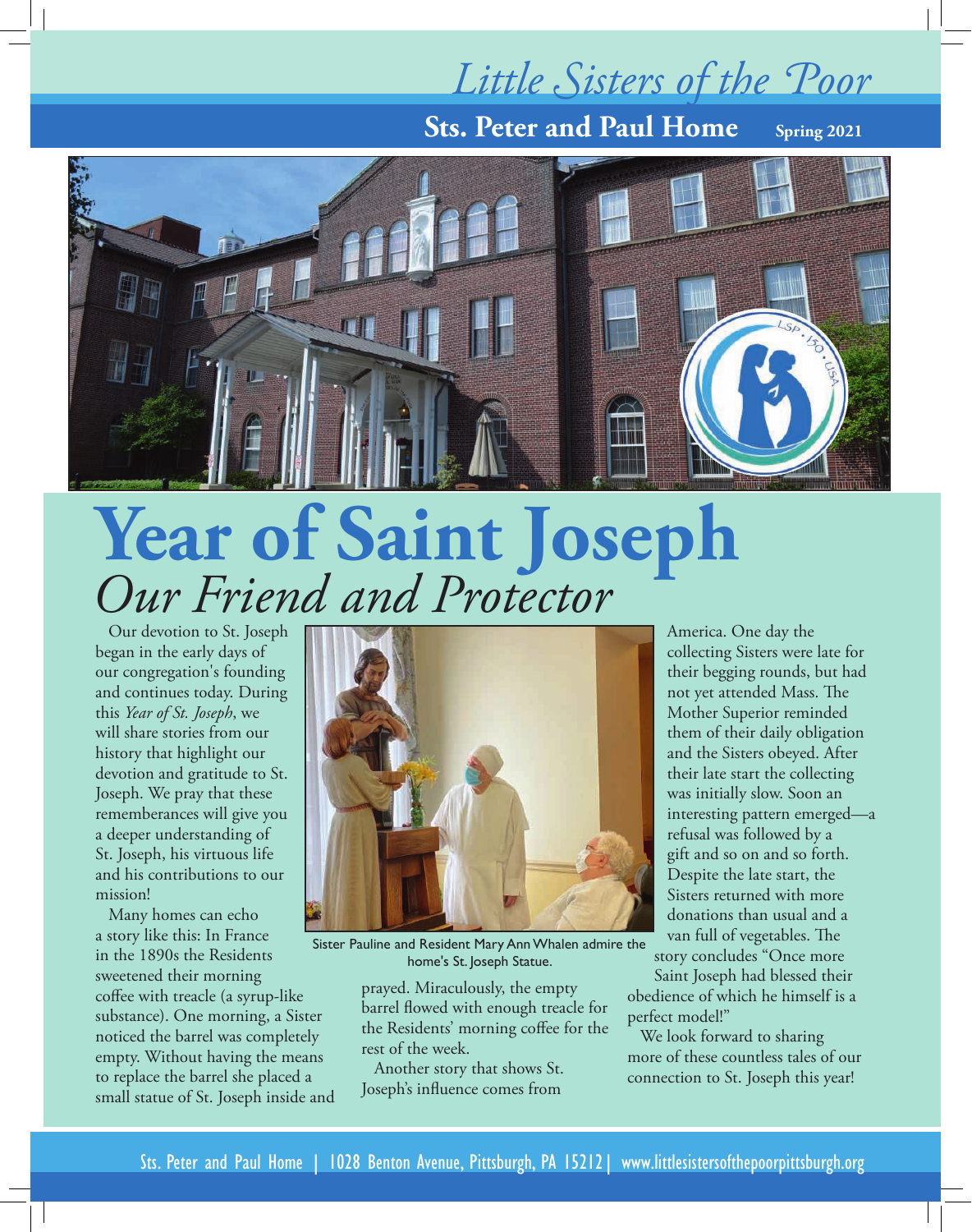## *Little Sisters of the Poor*

## **Join Us Virtually**

### **HIGHMARK IRTUAL WALK FOR A TX & XS LTHY COMMUN**

This year is our first year participating in the annual "Highmark Walk for a Healthy Community." This event will be virtual, meaning participants can complete the 1 mile or 5k walk at their convenience this spring. We need your help to form teams of registered walkers or to simply donate toward this effort. Highmark will provide t-shirts later this summer to all registered walkers who raise \$30 or more! Find out more by visiting the News & Event Section at www.littlesistersofthepoorpittsburgh. org.

Here at the home we are planning our own outside walk around the building for Residents, staff and volunteers. We are targeting May 13th, weather permitting, and while we cannot yet welcome visitors to the walk, please know we will be walking with you in spirit on that day. If you would like to sponsor a participating Resident, please make a notation on the enclosed gift slip that your donation is designated for the Highmark Walk.

Please consider forming a team of family or friends to walk together to support the Little Sisters of the Poor. If you have questions or need help registering please call Kathleen Bowser at (412) 307-1268 or email adevpittsburgh@littlesistersofthepoor. org. We look forward to virtually walking with you!

# **Dining With Love**

The Jeanne Jugan Pavilion apartments at the Little Sisters is home to 40 Residents who live independently in one or two bedroom apartments.

Covid-19 changes were implemented last March which forced the communal dining room to shift from a social meal atmosphere to a "take out" grab n go style.The Residents and staff have truly worked together to make the most of a challenging situation, but everyone was missing the camaraderie.

To lift everyone's spirits in the cold month of February, the Jeanne Jugan Pavilion staff led by Sister Mary Ellen planned a special "dinner out" to the dining room. The Valentine's Day theme helped to spread love to all of the Pavilion Residents. Veronica Bryan, Apartment Manager, planned and prepared a special menu of Beef Wellington, Italian shrimp, autumn pear salad, mashed potatoes, balsamic and honey

roasted broccoli and cauliflower, and desserts from Oakmont Bakery. There were three separate timed dinner seatings that helped to maintain social distancing.

"The Apartment Residents were so thrilled to be treated to such a delicious meal! It was a beautiful act of love by the Pavilion staff! *"*<br>—Sister Mary<br>Vincent, len —Sister Mary Vincent, lsp, Mother Superior & Administrator

Everyone raved about the meal and the attention to detail. It was a true act of love at a time when it was needed the most.



Apartment Manager Veronica Bryan serves Resident Dolly Panucci a first course salad.



The tables were beautifully decorated for the Valentine's Day themed meal.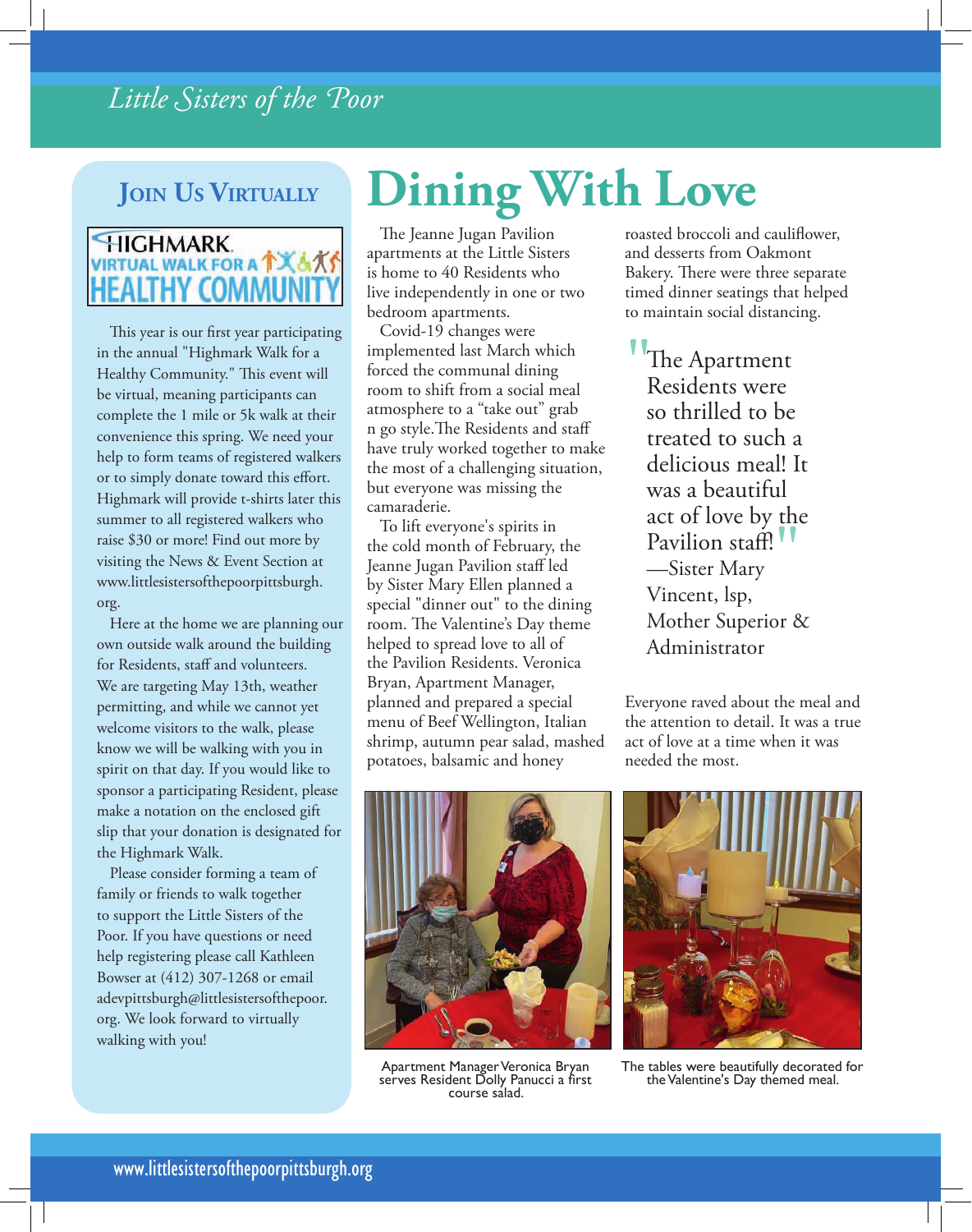## **STS. PETER AND PAUL HOME**

Spring 2021

## **Mardi Gras—Virtual Fun!**



Husband and wife Jim and Kathy LeBlanc graciously accept their new roles as King and Queen of Mardi Gras.

Our home could not let Mardi Gras pass by without some type of celebration. While there was no Coronation Ball or lively parade down the hallways this year, the Residents still had plenty of time for fun and revelry. In preparation for the big day, the Activities Department called for each household to make a themed "shoebox" float and pre-filmed a parade on each unit.



Activities Employees Kelly Krah and Karen Jasko hard at work making French beignets.

On the morning of Mardi gras, everyone was treated to freshly made French beignets and adorned in gold, green and purple beads of their choosing. The fun continued at the afternoon's "watch party" on each household when the "Virtual Parade Video" debuted. Residents were thrilled to watch each household's contributions (which were filmed separately), hear the life stories of



Residents Doris Wehrlin and Margaret Mitchell pose between the Jeanne Jugan Pavilion's Mardi Gras float.

the court members, and watch the King and Queen—Residents Jim and Kathy LeBlanc be crowned in a socially distanced manner. The royal LeBlancs concluded the video by proclaiming "Laissez le bon temps rouler!" which translates to "Let the good times roll!" Head to the News & Events section of our website to watch the Mardi Gras Virtual Parade.

## **Covid-19 Vaccine Update**

In late December 2020, our nursing department was contacted by CVS Pharmacy to coordinate our first of several Covid-19 vaccine clinics held at our home. The Pfizer vaccine was offered to all Little Sisters, nursing home Residents and staff. Thankfully there was great enthusiasm at the home to receive the vaccination.

CVS returned three weeks later to administer second doses to those who had received the first dose. They were also able to extend the clinic to include all of the Residents in the independent living apartments. Those Residents received their final dose in February. Fortunately there were minimal reactions beyond soreness at the injection site and brief chills or mild fever.

In total 100% of the Residents chose to be vaccinated along with about 80% of the Sisters & staff. We pray that this vaccination effort will help our home return to some normalcy in the near future.



Sister Josephine receives the first injection of the Pfizer vaccine during a CVS clinic at the home.